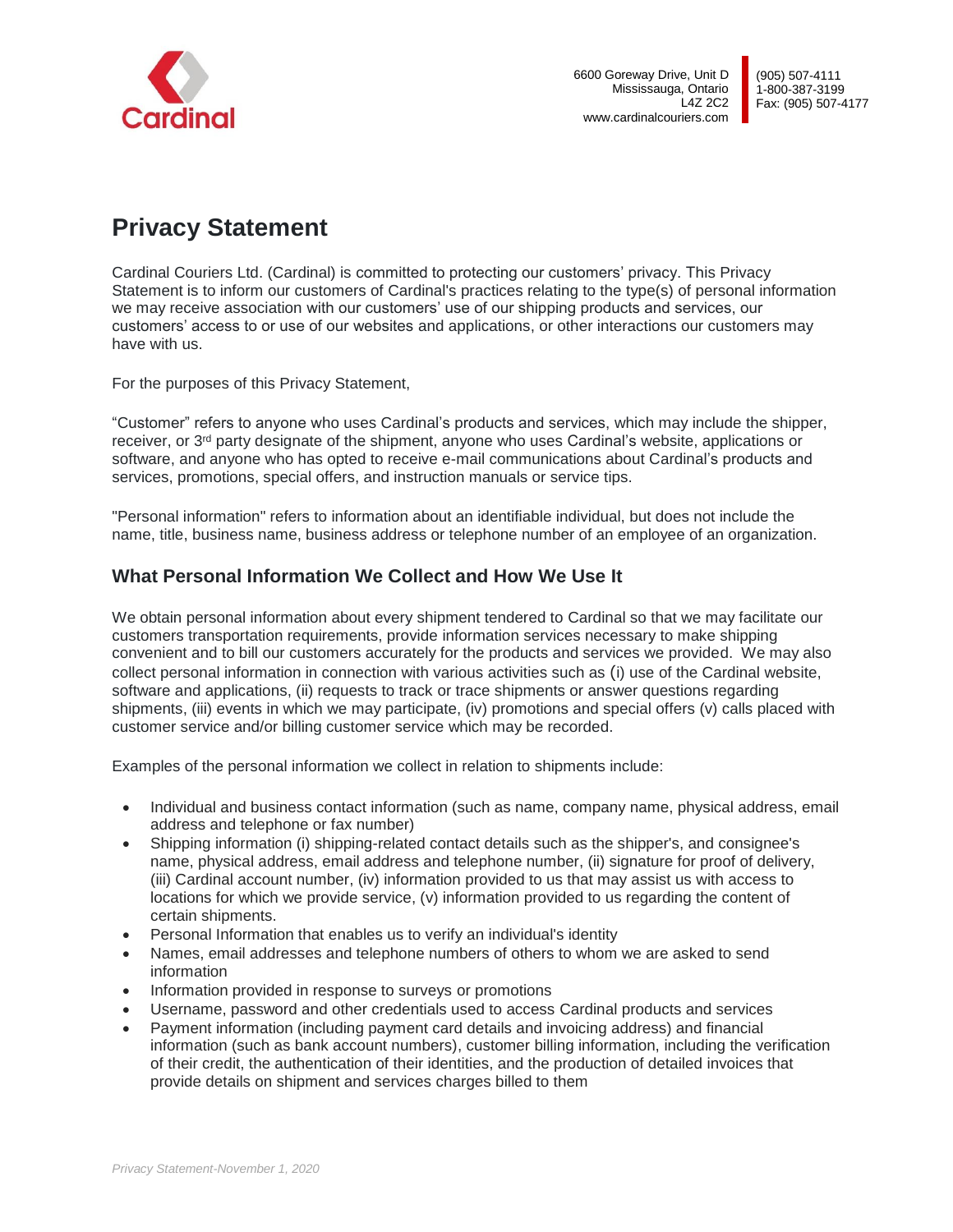- Tax or business identification number in circumstances for which a request for products or services where this information is required.
- Other personal information that may be provided to us to obtain a Cardinal product or service

We may receive personal information from third parties, including public databases, social media platforms, or third party partners such as analytics or marketing providers.

We may obtain physical location data in order to provide transportation or other services. This includes, for example, data identifying the actual location of a physical address using information such as GPS data, geocodes, latitude and longitude information, and images of the various locations.

#### **Information We Share**

Cardinal does not sell or otherwise share personal information about you, except as described in this Privacy Statement. Cardinal may share personal information with third parties who perform services on our behalf based on our instructions. Such third parties may include, among others, other transportation companies or local pick-up and delivery agents involved in the pick-up, transportation and delivery of shipments and information services/technology service providers. When transferring personal information to third parties, we use contractual agreements or other means to provide a level of protection comparable to Cardinal's level of protection while the personal information is in the third party's custody. These third parties are not authorized by Cardinal to use or disclose the information except as necessary to perform services on Cardinal's behalf or comply with legal requirements.

Information collected through third-party apps, tools, widgets and plug-ins (such as information obtained through third-party login services, or shipping systems) is collected directly by the third party providers of these features or services. This information is subject to the privacy policies and statements of the providers of the features and/or services, and Cardinal is not responsible for those providers' privacy information practices.

Cardinal reserves the right to co-operate fully with local, provincial and federal officials in any investigation relating to any personal information (including private electronic communications transmitted on any Cardinal website, software or application) or any purported unlawful activities. Cardinal also reserve the right to disclose and/or transfer personal information to a third party in the event of a proposed or actual direct or indirect sale, merger or other transfer of the assets or shares of Cardinal, provided that the third party agrees to adhere to this Privacy Statement.

Except as stated above, Cardinal will not, without our customers' consent, sell, share, transfer, license or trade personal information received to other parties

The form of consent from an individual, whether it is expressed or implied, will largely depend on the type and sensitivity of the personal information. Cardinal will not, as a condition of the supply of our products and services, require any individual to consent to the collection, use or disclosure of his or her personal information beyond what is detailed in this Privacy Statement.

In the event that a customer provides Cardinal with personal information relating to an individual other than themselves, such as the consignee of a shipment, Cardinal relies on the customer who is providing the personal information to obtain that individual's consent for collection and use of their personal information as described in this Privacy Statement.

### **Use of Cookies**

Customers who log on to Cardinal's website, website applications or software are authenticated through their account number, user ID and password, a cookie will store the identification number of their browser. Throughout the customer session, the session cookie performs as a form of a digital signature identifying our customer's current session through the web server. The web server will monitor the customer's